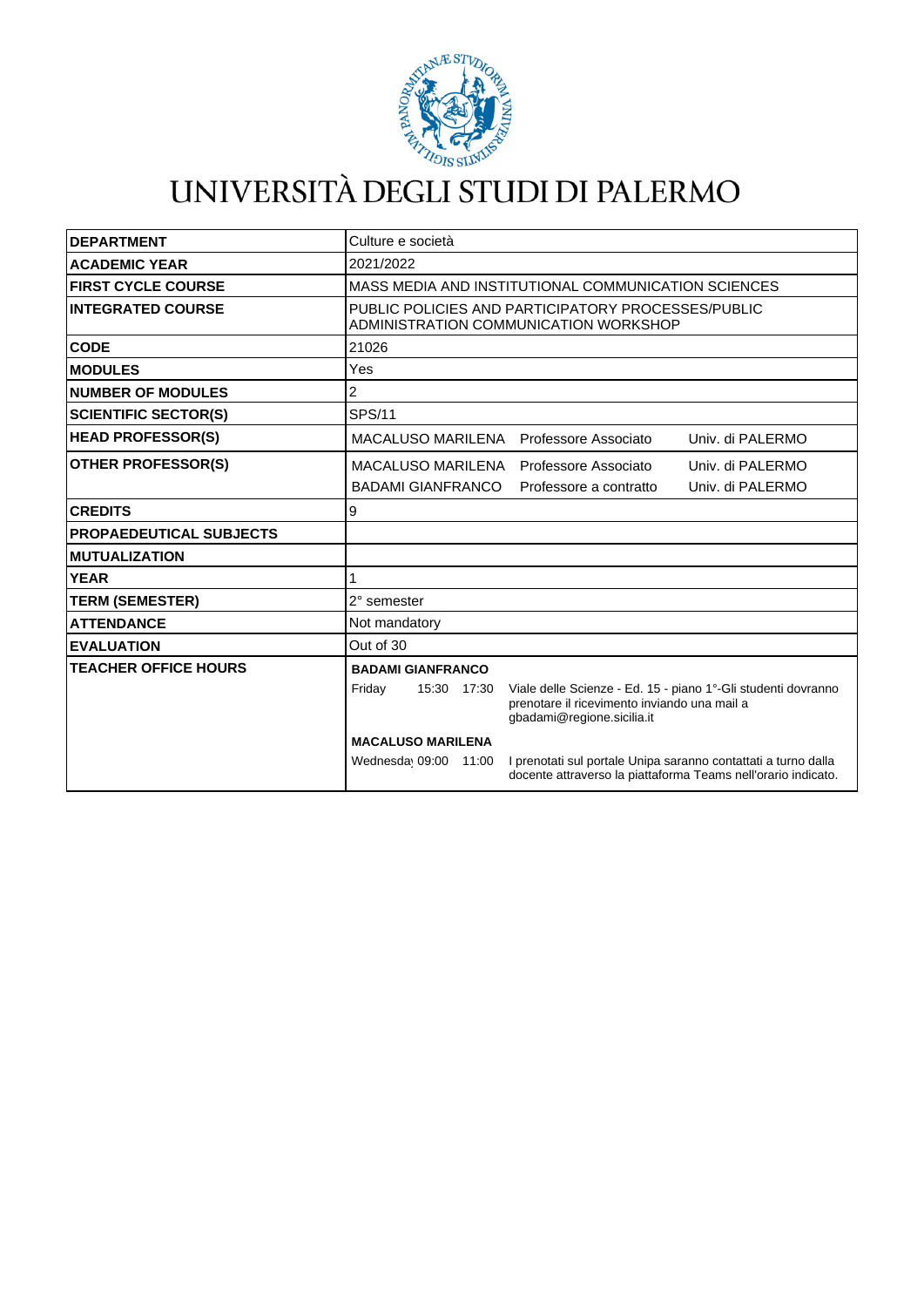## **DOCENTE:** Prof.ssa MARILENA MACALUSO

| $\blacksquare$<br><b>PREREQUISITES</b> | The following prerequisites are required: a basic knowledge of the government                                                                                                                                   |
|----------------------------------------|-----------------------------------------------------------------------------------------------------------------------------------------------------------------------------------------------------------------|
|                                        | system, the state, regions and local authorities; knowledge and languagecultural<br>skills that are usually acquired during the five years of pre-university<br>education.                                      |
| <b>LEARNING OUTCOMES</b>               | KNOWLEDGE AND CAPACITY OF UNDERSTANDING                                                                                                                                                                         |
|                                        | Students are expected to:                                                                                                                                                                                       |
|                                        | - acquire good knowledge of the scheduled topics;<br>- be able to consciously use the learned tools;                                                                                                            |
|                                        | - know the constituent elements of policy action: actors, interactions, tools, rules                                                                                                                            |
|                                        | and decision styles;                                                                                                                                                                                            |
|                                        | - deepen, through the monographic part of the course, the techniques adopted<br>in inclusive decision-making and the main narratives on territorial conflicts.<br>CAPACITY TO APPLY KNOWLEDGE AND UNDERSTANDING |
|                                        | Students are expected to:                                                                                                                                                                                       |
|                                        | - develop applied knowledge and understanding through reflection and<br>classroom discussion on specific case studies.                                                                                          |
|                                        | - acquire the tools for interpreting the processes of allocating material and                                                                                                                                   |
|                                        | symbolic resources,                                                                                                                                                                                             |
|                                        | - apply specific approaches to decision-making and listening techniques,<br>constructive interaction and management of conflict techniques.<br>INDEPENDENT JUDGEMENT                                            |
|                                        | Students are expected to:                                                                                                                                                                                       |
|                                        | - acquire knowledge of methodological and cultural, scientific and professional<br>content for political-institutional, organizational and public administration<br>understanding.                              |
|                                        | - Know how to effectively interpret change and organizational innovation in                                                                                                                                     |
|                                        | public administrations.<br>- Recognize under which circumstances it may be useful to initiate an inclusive                                                                                                      |
|                                        | decision-making by the public administration, selecting among the most                                                                                                                                          |
|                                        | appropriate approaches.                                                                                                                                                                                         |
|                                        | <b>COMMUNICATION SKILLS</b><br>Students should:                                                                                                                                                                 |
|                                        | - Acquire the communication and relational skills needed to support public                                                                                                                                      |
|                                        | institutions in the implementation of complex policies, in order to support also                                                                                                                                |
|                                        | private enterprise and service organizations and those of the third sector in the<br>planning and implementation of initiatives aimed at promoting the development                                              |
|                                        | of economic, social and of civic communities.                                                                                                                                                                   |
|                                        | - Know how to implement specific public policies.<br>- Know how to participate in the promotion, management and piloting of                                                                                     |
|                                        | inclusive decision making processes.<br><b>LEARNING ABILITY</b>                                                                                                                                                 |
|                                        | It is expected that students will acquire analytical-methodological training to                                                                                                                                 |
|                                        | manage the cognitive bases of public policies and to understand the syntax and<br>grammar of their cycle. Strengthen the ability to tackle similar and new issues in                                            |
|                                        | this field in their future study and work course in order to continuously update<br>knowledge.                                                                                                                  |
| <b>ASSESSMENT METHODS</b>              | Written test.                                                                                                                                                                                                   |
|                                        |                                                                                                                                                                                                                 |
|                                        | The written exam consists of 30 multiple choice questions concerning the<br>course topics; it aims to assess the knowledge of the topics of the                                                                 |
|                                        | course and problem solving skills.                                                                                                                                                                              |
|                                        | Votes:                                                                                                                                                                                                          |
|                                        | The final evaluation is determined by the number of correct answers. Every<br>correct answer is worth one point, up to a maximum of thirty points. The answers                                                  |
|                                        | wrong do not expect any penalty. The exam is passed,                                                                                                                                                            |
|                                        | if the student has achieved at least 18 points.<br>The result of the examination will be considered:                                                                                                            |
|                                        | EXCELLENT (30-30 with distinction) if the student demonstrates excellent                                                                                                                                        |
|                                        | knowledge of the subject matter, excellent language skills, good analytical                                                                                                                                     |
|                                        | ability, and to be able to apply the knowledge to solve the problems proposed;<br>VERY GOOD (26-29) if the student shows good knowledge of the subject matter                                                   |
|                                        | of the topics dealt with, have full command of the language and are able to                                                                                                                                     |
|                                        | apply the knowledge to solve the proposed problems;                                                                                                                                                             |
|                                        | GOOD (24-25) if the student shows basic knowledge of the main topics, proper<br>language skills, limited ability to apply the knowledge autonomously to the                                                     |
|                                        | solution of the proposed problems;                                                                                                                                                                              |
|                                        | MORE THAN SUCCESSFUL (20-23) if the student shows that he/she does not                                                                                                                                          |
|                                        | have full mastery of the main topics but possesses a discrete knowledge of<br>them, satisfactory                                                                                                                |
|                                        | knowledge, satisfactory language skills, little ability to apply the acquired                                                                                                                                   |
|                                        | knowledge autonomously;<br>SUFFICIENT (18-19) where the student shows a minimum basic knowledge of                                                                                                              |
|                                        |                                                                                                                                                                                                                 |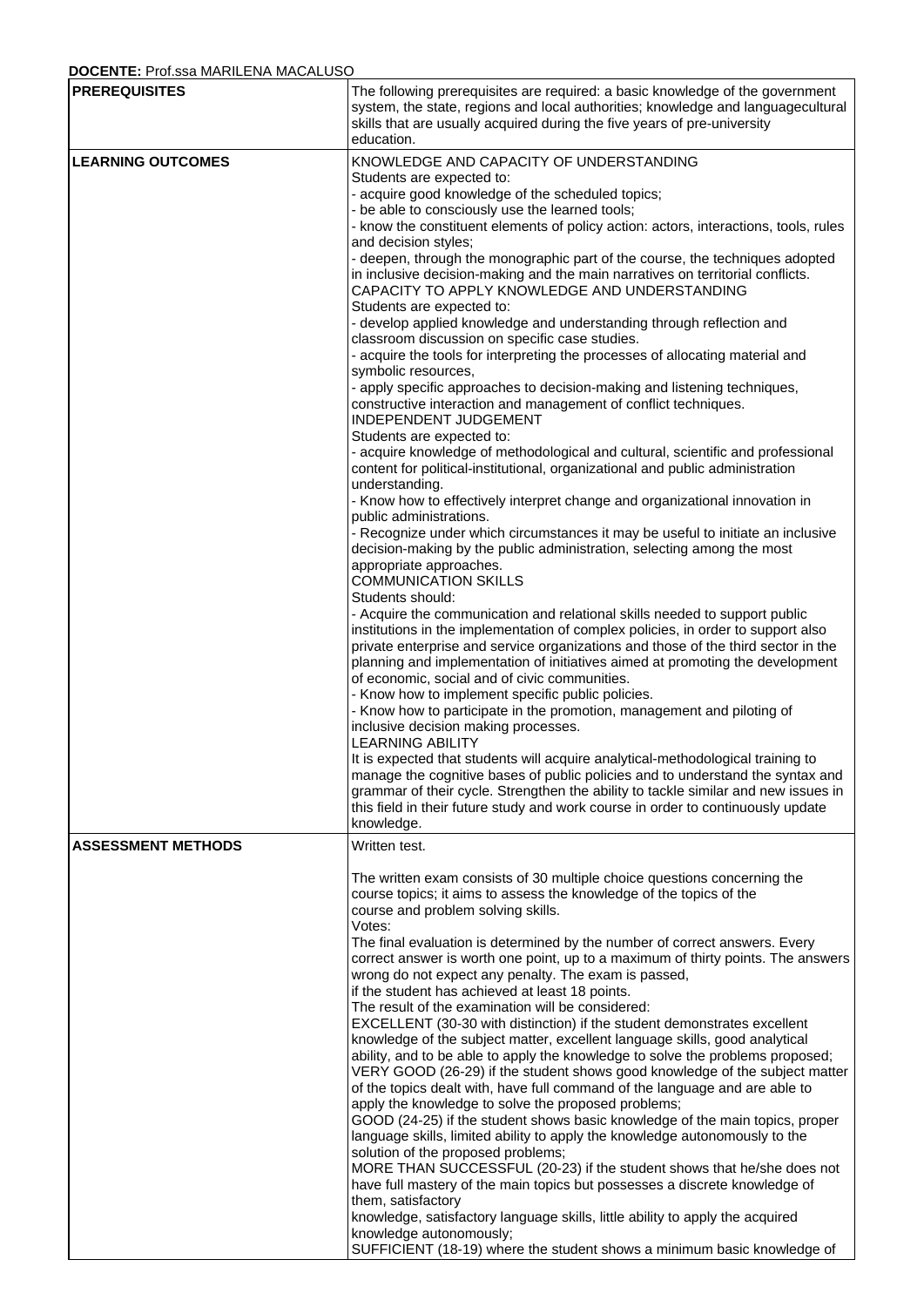|                         | the main topics of the course and of the subject of the course and of the<br>technical language, minimum ability to apply the acquired knowledge;<br>INSUFFICIENT if the student does not have an acceptable knowledge of the<br>contents of the topics covered in the course. |
|-------------------------|--------------------------------------------------------------------------------------------------------------------------------------------------------------------------------------------------------------------------------------------------------------------------------|
| <b>TEACHING METHODS</b> | Multimedia lectures, brainstorming, debate, simulation (RPGs), case studies,<br>group work, video analysis, Integrative teaching seminars in collaboration with<br>witnesses, experts and other scholars.                                                                      |

## **MODULE PUBLIC ADMINISTRATION COMMUNICATION - WORKSHOP**

Prof. GIANFRANCO BADAMI

#### **SUGGESTED BIBLIOGRAPHY**

Francesco Di Costanzo, PA social. Viaggio nell'Italia della nuova comunicazione tra lavoro, servizi e innovazione, Franco Angeli

Eventuali cambiamenti dei testi saranno comunicati all'inizio del laboratorio

| <b>AMBIT</b>           | 10679-Attività formative affini o integrative |
|------------------------|-----------------------------------------------|
| INDIVIDUAL STUDY (Hrs) | 45                                            |
| COURSE ACTIVITY (Hrs)  | 30                                            |
|                        |                                               |

## **EDUCATIONAL OBJECTIVES OF THE MODULE**

The goal of the laboratory will be to build a new communication model in the public administration that has a city-centric vision. A communication that abandons the idea that communication is only information and that information is only fulfillment. From the obligation to fulfill to make public data, documents and information to the citizen's right to know. Learn more and more on smart cities and smart lands for a development of the territory based on technologies, but also centered on a new equal relationship in which the communication takes on a key role for dialogue, collaboration and citizen participation.

## **SYLLABUS**

| <b>Hrs</b> | <b>Workshops</b>                                                                                                                                                                                                                                                                                                                                                                                                                                                                                                                                                                                                                                                                                                      |
|------------|-----------------------------------------------------------------------------------------------------------------------------------------------------------------------------------------------------------------------------------------------------------------------------------------------------------------------------------------------------------------------------------------------------------------------------------------------------------------------------------------------------------------------------------------------------------------------------------------------------------------------------------------------------------------------------------------------------------------------|
| 30         | A revolution is underway in the world of Italian public administration and in the relationship<br>between public bodies and companies and citizens. A revolution brought by the web and social<br>networks and by the radical change that the figure of the public communicator is experiencing. In<br>recent years many things are changing positively; the public administration is gradually<br>abandoning its bureaucratic, slow, distant image, thanks to the footprint that social and chats are<br>leaving (from Facebook to Instagram, from Twitter to YouTube, from Snapchat to WhatsApp to<br>Telegram and Facebook Messenger) through new figures professional, new services and<br>languages, innovation. |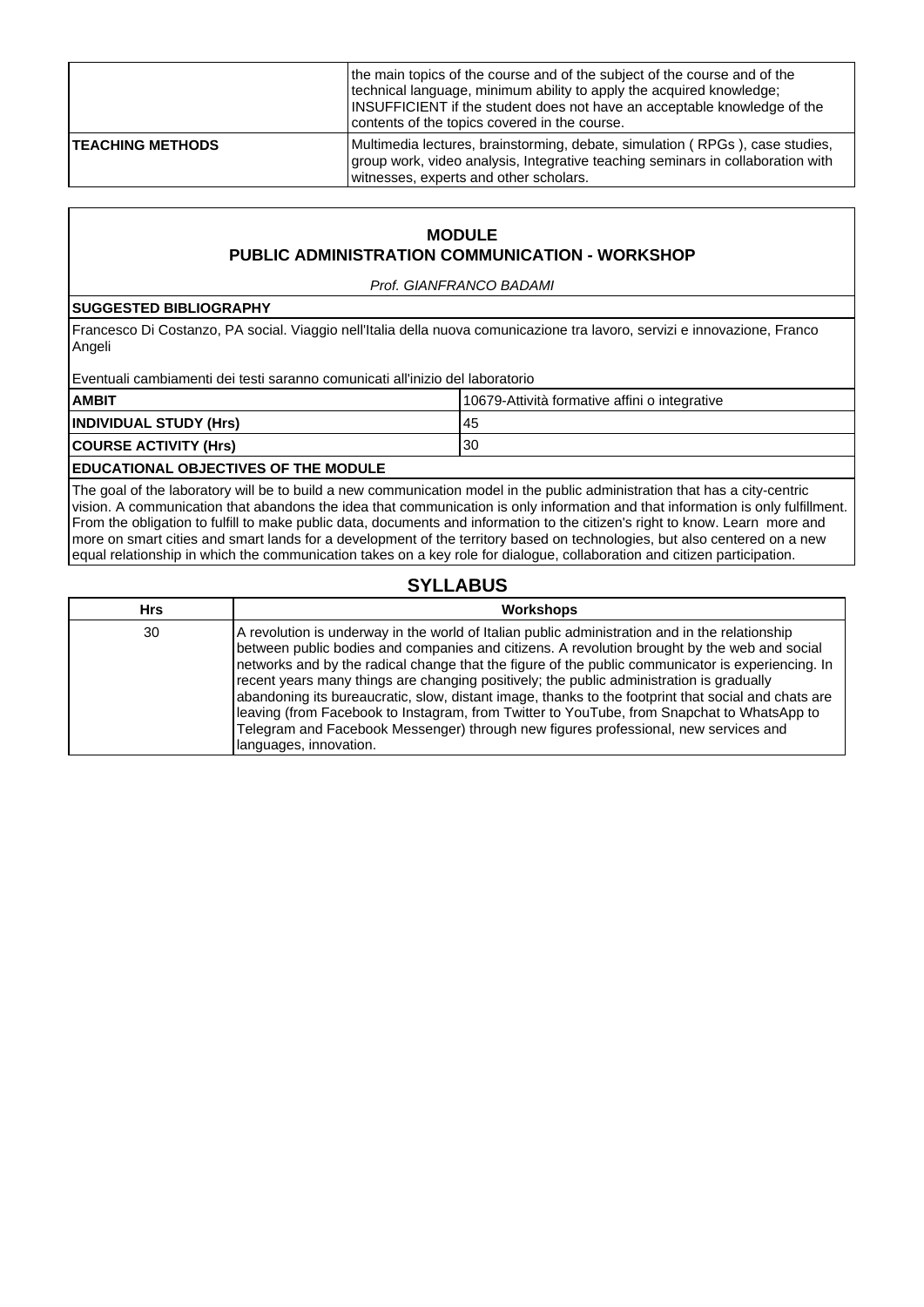## **MODULE PUBLIC POLICIES AND PARTICIPATORY PROCESSES**

Prof.ssa MARILENA MACALUSO

## **SUGGESTED BIBLIOGRAPHY**

| Testi obbligatori per frequentanti e non:<br>(Libri)<br>online al corso dal portale Unipa. | La frequenza e' fortemente consigliata/Attendance is strongly recommended.<br>- M. Howlett, M. Ramesh, Come studiare le politiche pubbliche, Bologna, II<br>Mulino, 2003. (HOWLETT, M., RAMESH, M., Studying Public Policy, Oxford,<br>1995 - Third Edition, Michael Howlett, M Ramesh, and Anthony Perl, Studying<br>Public Policy. Policy Cycles and Policy Subsystems, Oxford, 2009).<br>- Bobbio L. (a cura di) (2004), A piu' voci. Amministrazioni pubbliche, imprese,<br>associazioni e cittadini nei processi decisionali inclusivi, Edizioni Scientifiche<br>Italiane, Napoli (download gratuito del testo disponibile al link http://<br>www.magellanopa.it/collana-editoriale/i-manuali/anno-2004/a-piu-voci.html)<br>Materiali su casi studio verranno presentati durante il corso e saranno disponibili<br>(o indicati) nel periodo delle lezioni nella sezione "materiali" dedicata alla<br>materia sulla pagina docente del portale Unipa alla quale si accede iscrivendosi |  |
|--------------------------------------------------------------------------------------------|--------------------------------------------------------------------------------------------------------------------------------------------------------------------------------------------------------------------------------------------------------------------------------------------------------------------------------------------------------------------------------------------------------------------------------------------------------------------------------------------------------------------------------------------------------------------------------------------------------------------------------------------------------------------------------------------------------------------------------------------------------------------------------------------------------------------------------------------------------------------------------------------------------------------------------------------------------------------------------------------|--|
| <b>AMBIT</b>                                                                               | 50090-Discipline giuridiche, storico-politiche e filosofiche                                                                                                                                                                                                                                                                                                                                                                                                                                                                                                                                                                                                                                                                                                                                                                                                                                                                                                                               |  |
| <b>INDIVIDUAL STUDY (Hrs)</b>                                                              | 110                                                                                                                                                                                                                                                                                                                                                                                                                                                                                                                                                                                                                                                                                                                                                                                                                                                                                                                                                                                        |  |
| <b>COURSE ACTIVITY (Hrs)</b>                                                               | 40                                                                                                                                                                                                                                                                                                                                                                                                                                                                                                                                                                                                                                                                                                                                                                                                                                                                                                                                                                                         |  |
|                                                                                            |                                                                                                                                                                                                                                                                                                                                                                                                                                                                                                                                                                                                                                                                                                                                                                                                                                                                                                                                                                                            |  |

#### **EDUCATIONAL OBJECTIVES OF THE MODULE**

The course aims to provide knowledge, skills and techniques for the study of Public Administration from a sociological perspective open to interdisciplinary contributions, considering its action within the process of reproduction and transformation of society. In particular, the course outlines the main theoretical approaches to "policy in action" and analyzes processes through which material

and symbolic resources are assigned, reflecting on the elements of policy action (actors, interactions, tools, rules and decision styles (handbook: Howlett, Ramesh 2003). The course allows students of communication sciences to acquire the specialized language of the discipline, today absolutely relevant since many specific expressions (such as "implementation", "public policy",

"policy evaluation", "agenda", "network") have now been acquired in the lexicon of the media, in the political and administrative jargon, and are commonly used in addition to the language of politics, including in other social, economic, sociological and legal sciences (handbook: Howlett, Ramesh 2003). In addition, starting from the focus of the public policy and policy cycle analysis, the course deepens a particularly timely theme in a period of time that, in the face of increasingly complex problems and increasingly scarce resources, public administrations forced to strengthen their capacity to develop and implement public policies, not just to provide services, but to extend their action to other areas (eg by issuing rules, distributing and redistributing resources, triggering

change or blocking it), which in many cases require decision-making processes that involve many actors, relationships between different levels of government or between different departments of the same administration, relationships with citizens and stakeholders (Bobbio 2004). Complex decision making requiring innovative forms of planning, analysis and management. These will include inclusive processes, considered one of the most important innovations introduced in the administrative action, designed for more voices through specific technical support that the course will explore and put into practice through examples, studies of case and exercises (Bobbio 2004). Studying and experimenting with these processes will enable students to acquire specific skills that can be spent both in the field of communication-related professions and in the analysis of public policies and new professions, such as facilitators, linked to management of inclusive decision making processes.

| <b>Hrs</b> | <b>Frontal teaching</b>                                                                                                                                                                                                 |
|------------|-------------------------------------------------------------------------------------------------------------------------------------------------------------------------------------------------------------------------|
|            | Presentation of the course objectives and class contract (formative needs assessment by<br>brainstorming and<br>program sharing). Introduction: What is Sociology of Public Administration? Why Study Public<br>Policy? |
| 2          | Understanding Public Policy: Theoretical Approaches                                                                                                                                                                     |
| 2          | The Policy Context. Actors and Institutions - Assessing the Policy Capabilities of States. Policy<br>Instruments                                                                                                        |
| 4          | Policy process<br>- Agenda setting and policy windows<br>- Policy community» and «policy network»<br>- Public policy decision making. Beyond rationalism, incrementalism and irrationalism                              |
| 4          | Policy Implementation -Policy Design and the Choice of Policy Instrument                                                                                                                                                |
| 2          | Policy Evaluation - Policy Analysis and Policy Learning                                                                                                                                                                 |
| 4          | Policy Styles, Policy Paradigms and the Policy Cycle<br>Afterword - Still Studying Public Policy.                                                                                                                       |

## **SYLLABUS**